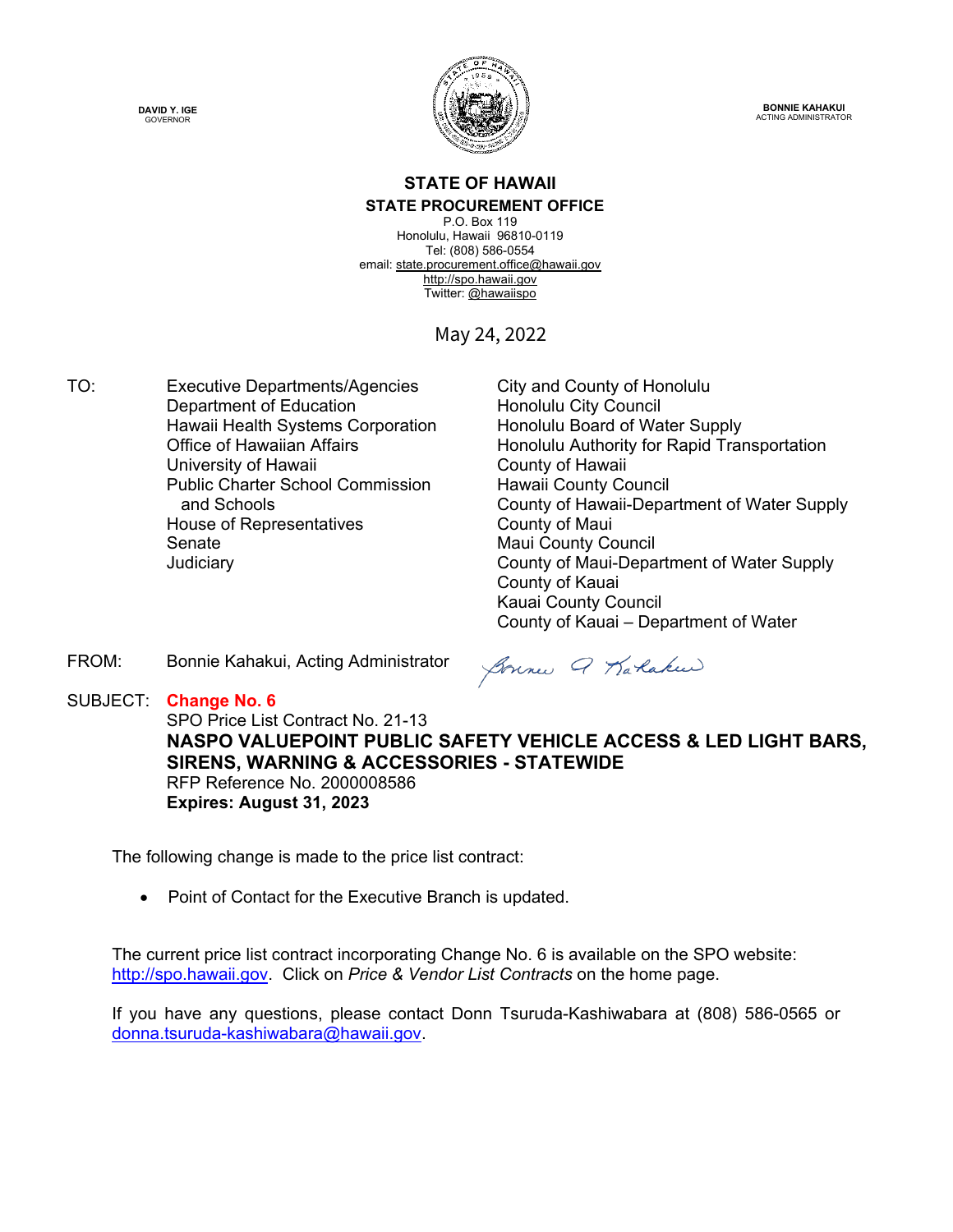### **WHERE TO FIND**

| Authorized Contractor / Emergency Purchase / Contract Term / Vendor Codes  4            |
|-----------------------------------------------------------------------------------------|
|                                                                                         |
| Agency Instructions for Price Quotes / Consideration of Quotes / Product Standards  5-6 |
|                                                                                         |
|                                                                                         |
|                                                                                         |
| <b>Contractor and Authorized Reseller Contact Information</b>                           |
|                                                                                         |
|                                                                                         |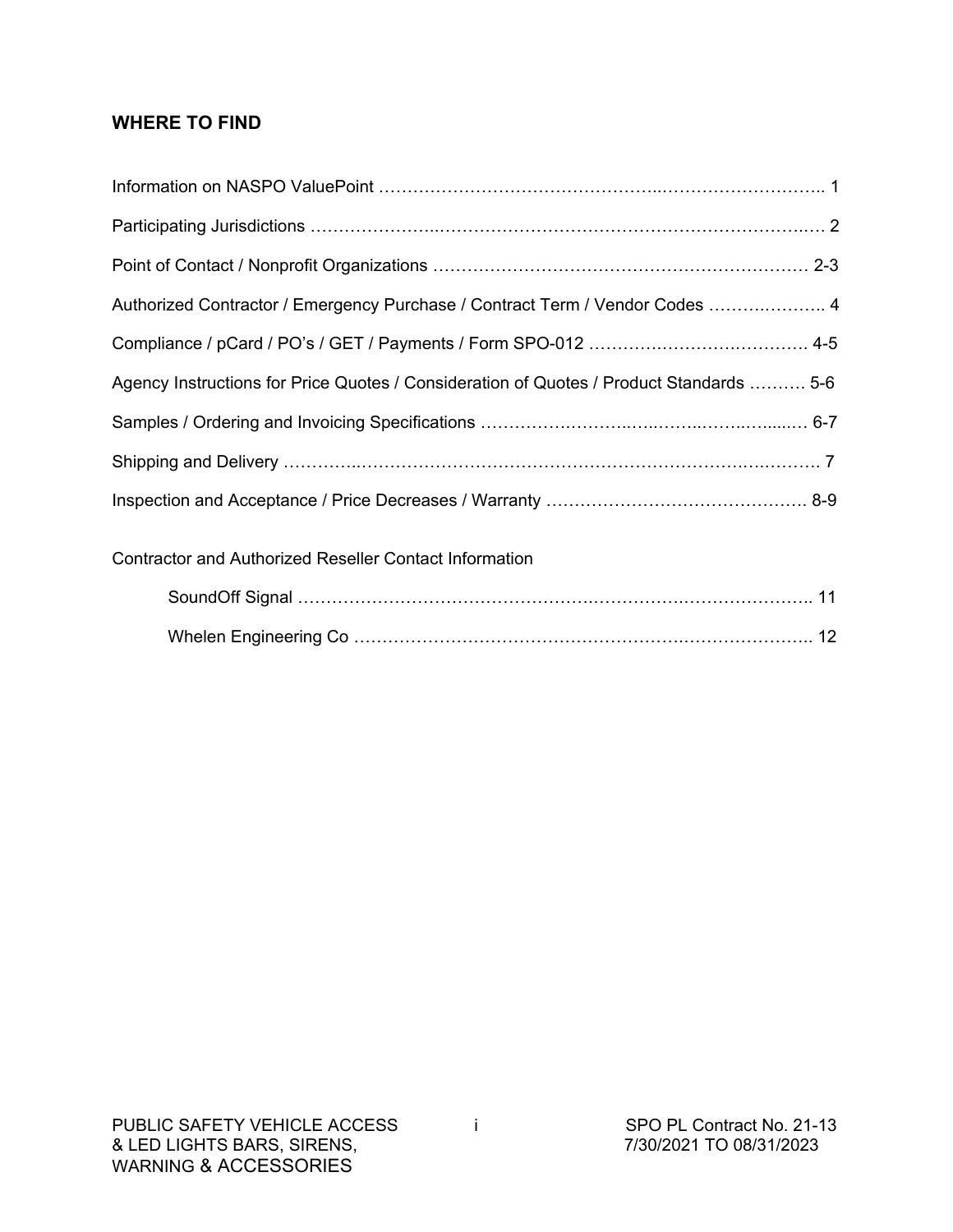### **STATE OF HAWAII STATE PROCUREMENT OFFICE**

**SPO Price List Contract No. 21-13**

Includes Change No. 6 Effective: 05/26/2022

**THIS SPO PRICE/VENDOR LIST CONTRACT IS FOR AUTHORIZED BUSINESS ONLY**

### **NASPO VALUEPOINT PUBLIC SAFETY VEHICLE ACCESS AND LED EMERGENCY LIGHT BARS, SIRENS, WARNING & ACCESSORIES**

(NASPO ValuePoint Master Agreement No. 165351 – Code 3, Inc.) (NASPO ValuePoint Master Agreement No.165270 – SoundOff Signal) (NASPO ValuePoint Master Agreement No. 165264 – Whelen Engineering Co.)

### **July 30, 2021 to August 31, 2023**

### **INFORMATION ON NASPO VALUEPOINT**

The NASPO ValuePoint Cooperative Purchasing Organization is a multi-state contracting consortium of state governments, including local governments, of which the State of Hawaii is a member. The NASPO ValuePoint Purchasing Organization seeks to achieve price discounts by combining the requirements of multi-state governmental agencies, and cost-effective and efficient acquisition of quality products and services.

The State of Minnesota is the current lead agency and contract administrator for the NASPO ValuePoint Public Safety Vehicle Access & LED Light Bars, Sirens, Warning & Accessories contract. A request for competitive sealed proposals was issued on behalf of NASPO ValuePoint Cooperative Purchasing Organization, LLC and contracts were awarded to six qualified Contractors. The State of Hawaii has signed a Participating Addendum with three Contractors.

The purpose of this contract is for qualified Contractors to provide new Public Safety Vehicle Access & LED Light Bars, Sirens, Warning & Accessories that includes public safety vehicle mounted equipment such as prisoner seats and partitions, ballistic panels, push bars, bumpers, storage containers, tool racks and boxes. LED light bars and vehicle mounted equipment include but not limited to consoles, partitions, window armor, vehicle armor, push bumpers, prisoner seats, K9 enclosures and accessories, gun locks, trunk trays, cargo slides, printer mounts, computer mounts, docking stations, anti-theft devices, spotlights, idle systems, air bag cutouts, skid plates, ASTM E3113 Ballistic-resistant vehicle door panels, trunk organizers, cargo barriers, wiring harness, gun racks, siren speakers, etc. Items not affixed to the vehicle and data collecting devices are excluded.

For additional information on this contract, visit the NASPO ValuePoint website at [https://www.naspovaluepoint.org/portfolio/public-safety-vehicle-access-led-light-bars-sirens-warning](https://www.naspovaluepoint.org/portfolio/public-safety-vehicle-access-led-light-bars-sirens-warning-accessories-2019-2024/)[accessories-2019-2024/.](https://www.naspovaluepoint.org/portfolio/public-safety-vehicle-access-led-light-bars-sirens-warning-accessories-2019-2024/)



PUBLIC SAFETY VEHICLE ACCESS 1<br>
& LED LIGHTS BARS. SIRENS.<br>
07/30/2021 TO 08/31/2023 & LED LIGHTS BARS, SIRENS, WARNING & ACCESSORIES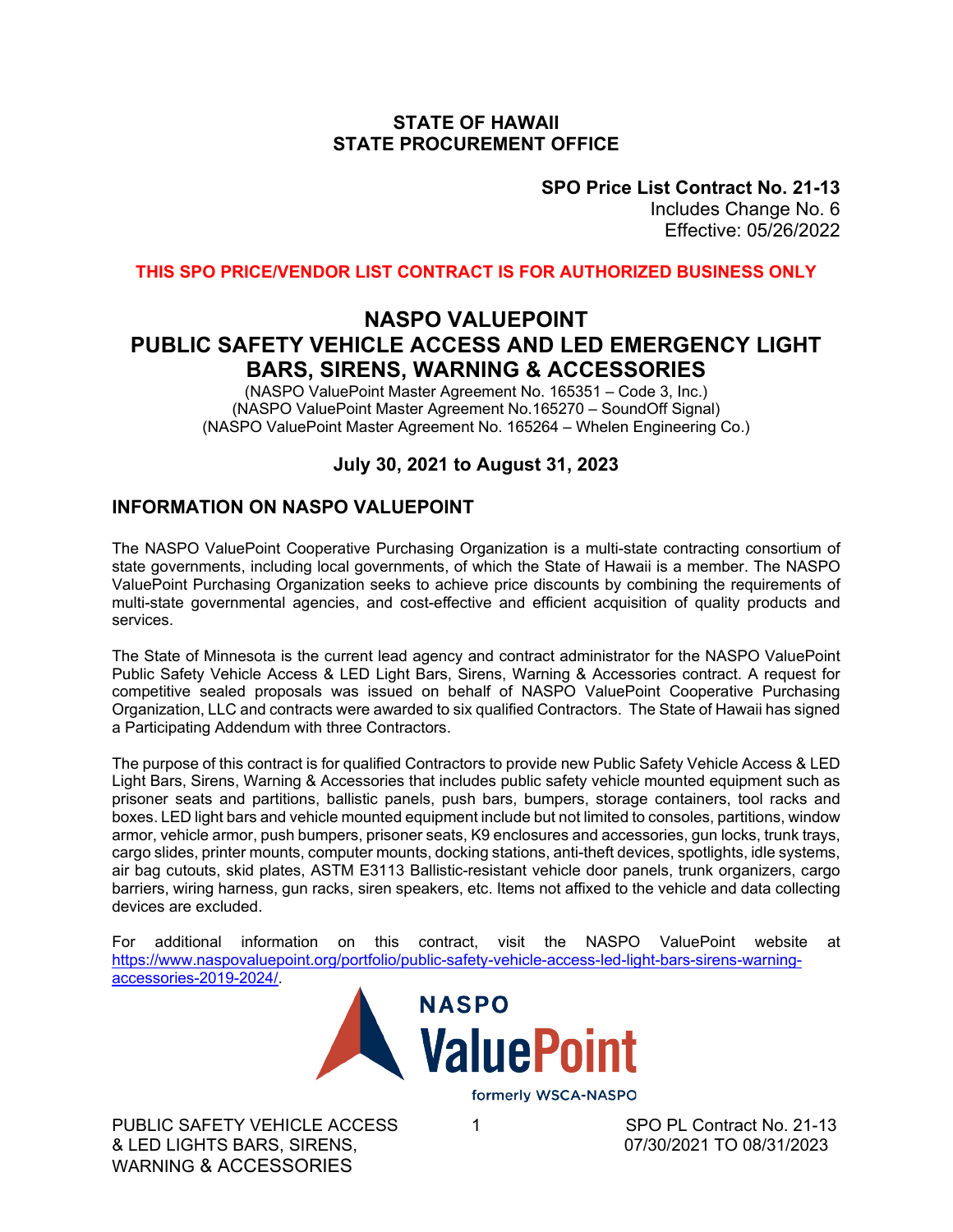**PARTICIPATING JURISDICTIONS** listed below have signed a cooperative agreement with the SPO and are authorized to utilize this price list contract.

| <b>Executive Departments/Agencies</b>               | City and County of Honolulu                   |
|-----------------------------------------------------|-----------------------------------------------|
| Department of Education                             | <b>Honolulu City Council</b>                  |
| Hawaii Health Systems Corporation                   | Honolulu Board of Water Supply                |
| <b>Office of Hawaiian Affairs</b>                   | Honolulu Authority for Rapid Transportation   |
| University of Hawaii                                | County of Hawaii                              |
| <b>Public Charter School Commission and Schools</b> | <b>Hawaii County Council</b>                  |
| House of Representatives                            | County of Hawaii – Department of Water Supply |
| Senate                                              | County of Maui                                |
| Judiciary                                           | <b>Maui County Council</b>                    |
|                                                     | County of Maui – Department of Water Supply   |
|                                                     | County of Kauai                               |
|                                                     | Kauai County Council                          |
|                                                     | County of Kauai – Department of Water         |

The participating jurisdictions are not required but may purchase from this price list contract, and requests for exception from the contract are not required. Participating jurisdictions are allowed to purchase from other contractors; however, HRS chapter 103D, and the procurement rules apply to purchases by using the applicable method of procurement and its procedures, such as small purchases or competitive sealed bidding. The decision to use this contract or to solicit pricing from other sources is at the discretion of the participating jurisdiction.

**POINT OF CONTACT**. Questions regarding the products listed, ordering, pricing and status should be directed to the contractor(s).

| <b>Jurisdiction</b>                                       | <b>Name</b>                  | <b>Phone</b> | <b>FAX</b> | E-mail                                   |
|-----------------------------------------------------------|------------------------------|--------------|------------|------------------------------------------|
| Executive                                                 | Donn Tsuruda-<br>Kashiwabara | 586-0565     | 586-0570   | donna.tsuruda-<br>kashiwabara@hawaii.gov |
| <b>DOE</b> (Excludes Charter<br>Schools)                  | lProcurement Staff           | 675-0130     | 675-0133   | G-OFS-DOE-Procurement@k12.hi.us          |
| <b>HHSC</b>                                               | Nancy Delima                 | 359-0994     | N/A        | ndelima@hhsc.org                         |
| <b>OHA</b>                                                | Christopher Stanley          | 594-1833     | 594-1865   | chriss@oha.org                           |
| <b>UH</b>                                                 | Karlee Hisashima             | 956-8687     | 1956-2093  | karlee@hawaii.edu                        |
| <b>Public Charter School</b><br>Commission and<br>Schools | Danny Vasconcellos           | 586-3775     | 1586-3776  | danny.vasconcellos@spcsc.hawaii.gov      |
| House                                                     | <b>Brian Takeshita</b>       | 586-6423     | 1586-6401  | takeshita@capitol.hawaii.gov             |
| Senate                                                    | Carol Taniguchi              | 586-6720     | 586-6719   | c.taniguchi@capitol.hawaii.gov           |
| Judiciary                                                 | Tritia Cruz                  | 538-5805     | 1538-5802  | tritia.l.cruz@courts.hawaii.gov          |

Procurement questions or concerns may be directed as follows: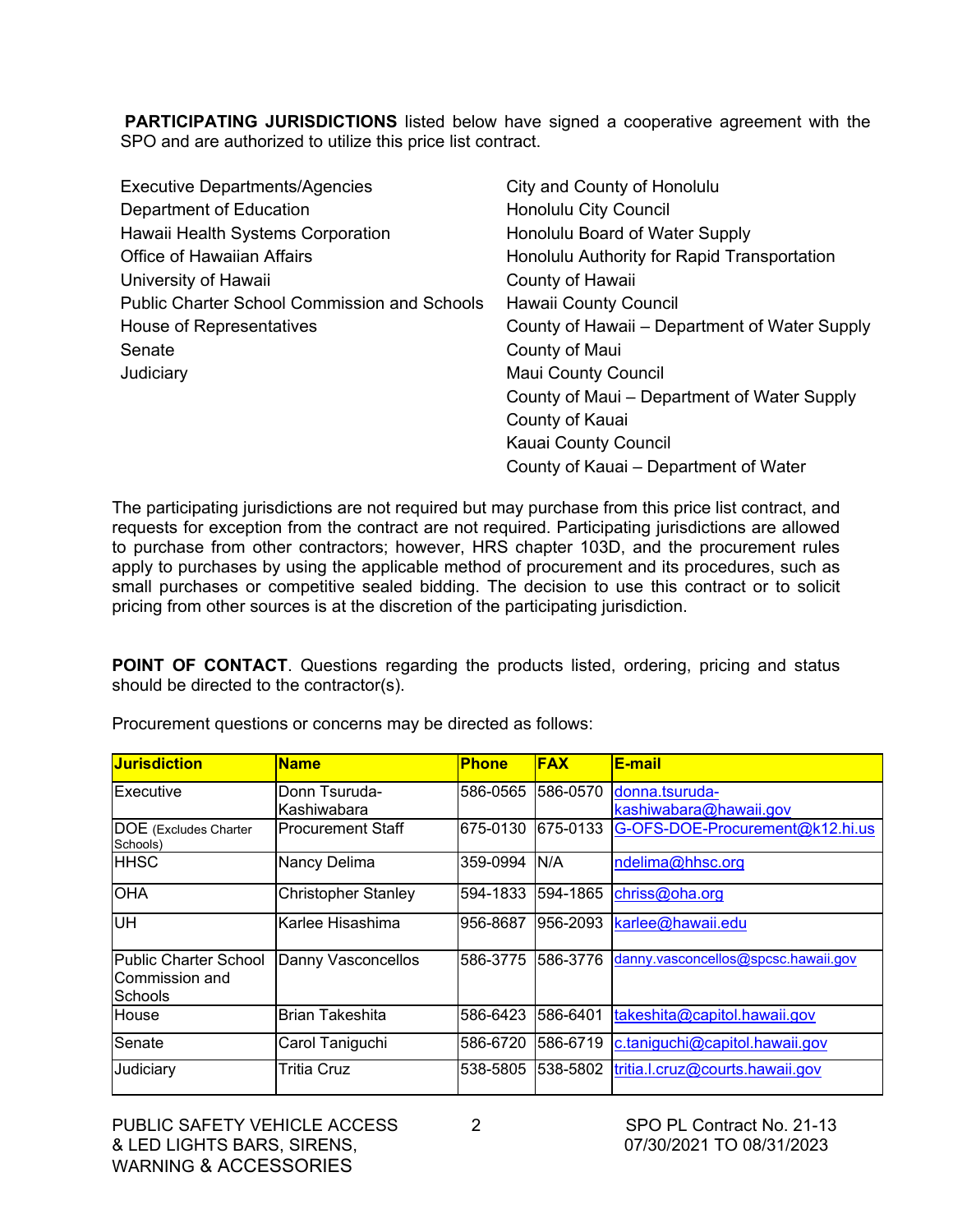| <b>Jurisdiction</b>                                | <b>Name</b>                           | <b>Phone</b>             | <b>FAX</b>                    | E-mail                                       |
|----------------------------------------------------|---------------------------------------|--------------------------|-------------------------------|----------------------------------------------|
| C&C of Honolulu                                    | <b>Procurement Specialist</b>         | 768-5535                 | 768-3299                      | bfspurchasing@honolulu.gov                   |
| Honolulu City Council                              | Kendall Amazaki, Jr.<br>Nanette Saito | 768-0584 N/A<br>768-5085 | 768-5011                      | kamazaki@honolulu.gov<br>nsaito@honolulu.gov |
| Honolulu Board of<br><b>Water Supply</b>           | <b>Procurement Office</b>             | 748-5071                 | N/A                           | fn_procurement@hbws.org                      |
| <b>HART</b>                                        | Dean Matro                            | 768-6246                 | N/A                           | dean.matro@honolulu.gov                      |
| County of Hawaii                                   | Diane Nakagawa                        | 961-8440                 | N/A                           | diane.nakagawa@hawaiicounty.gov              |
| Hawaii County Council Diane Nakagawa               |                                       | 961-8440                 | N/A                           | diane.nakagawa@hawaiicounty.gov              |
| County of Hawaii-<br>Department of Water<br>Supply | Ka'iulani L. Matsumoto                | 961-8050<br>ext. 224     | 961-8657                      | kmatsumoto@hawaiidws.org                     |
| County of Maui                                     | Jared Masuda                          | 463-3816                 | N/A                           | jared.masuda@co.maui.hi.us                   |
| Maui County Council                                | Marlene Rebugio                       | 270-7838                 | N/A                           | marlene.rebugio@mauicounty.us                |
| County of Maui-<br>Department of Water<br>Supply   | Kenneth L. Bissen                     | 270-7684                 | 270-7136                      | ken.bissen@co.maui.hi.us                     |
| County of Kauai                                    | <b>Ernest Barreira</b>                | 241-4295                 | 241-6349                      | ebarreira@kauai.gov                          |
| Kauai County Council                               | Codie Tabalba<br>Scott Sato           | 241-4810                 | 241-4193 241-6349<br>241-6349 | ctabalba@kauai.gov<br>ssato@kauai.gov        |
| County of Kauai-<br>Department of Water            | <b>Marcelino Soliz</b>                | 245-5470                 | 245-5813                      | msoliz@kauaiwater.org                        |

**USE OF THIS PRICE & VENDOR LIST CONTRACT BY NONPROFIT ORGANIZATIONS.** Pursuant to HRS §103D-804, nonprofit organizations with current purchase of service contracts (HRS chapter 103F) have been invited to participate in the SPO price and vendor list contracts.

A listing of these nonprofit organizations is available at the SPO website: [http://spo.hawaii.gov.](http://spo.hawaii.gov/) Click on *For Vendors > Non-Profits > Cooperative Purchasing Program > View the list of qualifying nonprofits eligible to participate in cooperative purchasing.*

If a nonprofit wishes to purchase from an SPO price or vendor list contract, the nonprofit must obtain approval from each Contractor (participation must be mutually agreed upon, for example). A Contractor may choose to deny participation by a nonprofit. However, if a nonprofit and Contractor mutually agree to this arrangement, it is understood that the nonprofit will retain its right to purchase from other than an SPO price or vendor list Contractor(s).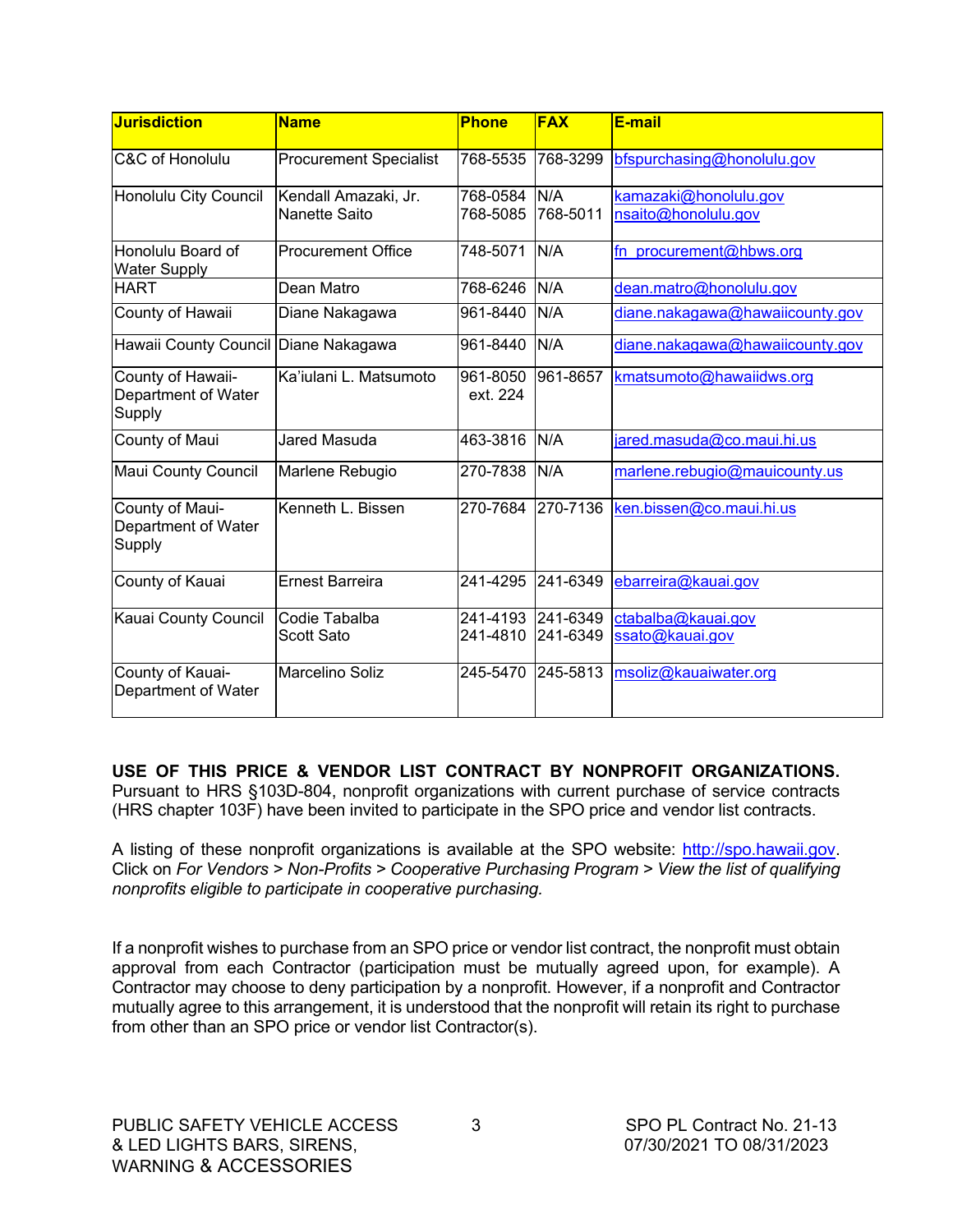**AUTHORIZED CONTRACTOR.** The following contractor is authorized to provide Public Safety Vehicle Access & LED Light Bars, Sirens, Warning & Accessories. They have signed a Master Agreement with the State of Minnesota and a Participating Addendum with the Hawaii State Procurement Office.

| <b>Contractor Name</b> | <b>Master Agreement Number</b> |
|------------------------|--------------------------------|
| SoundOff Signal        | 165270                         |
| Whelen Engineering Co. | 165264                         |

**EMERGENCY PURCHASE.** The FEMA special provisions are included in the contract to allow departments/agencies to make purchases from the following contractor during a declared emergency and seek FEMA reimbursement. For more information, please visit: [https://spo.hawaii.gov/for-state-county-personnel/disaster-preparedness-procurement/fema](https://spo.hawaii.gov/for-state-county-personnel/disaster-preparedness-procurement/fema-reimbursement/)[reimbursement/](https://spo.hawaii.gov/for-state-county-personnel/disaster-preparedness-procurement/fema-reimbursement/)

The following Contractor has agreed to the FEMA special provisions:

SoundOff Signal Whelen Engineering Co.

**CONTRACT TERM.** The initial term of the Master Agreement is for two (2) years, through August 31, 2021, with the option to extend for three additional years with a total possible term of 5-years.

**VENDOR CODES** for annotation on purchase orders are obtainable from the *Alphabetical Vendor Edit Table* available at your department's fiscal office. Agencies are cautioned that the remittance address on an invoice may be different from the address of the vendor code annotated on the purchase order.

**COMPLIANCE PURSUANT TO HRS §103D-310(c).** Prior to awarding this contract, the SPO verified compliance of the Contractor(s) named in the SPO Price List Contract No. 21-13. *No further compliance verification is required prior to issuing a contract, purchase order, or pCard payment when utilizing this contract.*

**PURCHASING CARD (pCard).** The State of Hawaii Purchasing Card (pCard) is required to be used by the Executive department/agencies, excluding the DOE, HHSC, OHA, and UH, for orders totaling less than \$2,500. For purchases of \$2,500 or more, agencies may use the pCard, subject to its credit limit, or issue a purchase order.

**PURCHASE ORDERS** may be issued for purchases of \$2,500 or more and for vendors who either do not accept the pCard, set minimum order requirements before accepting the pCard for payment, or who charge its customers a transaction fee for the usage.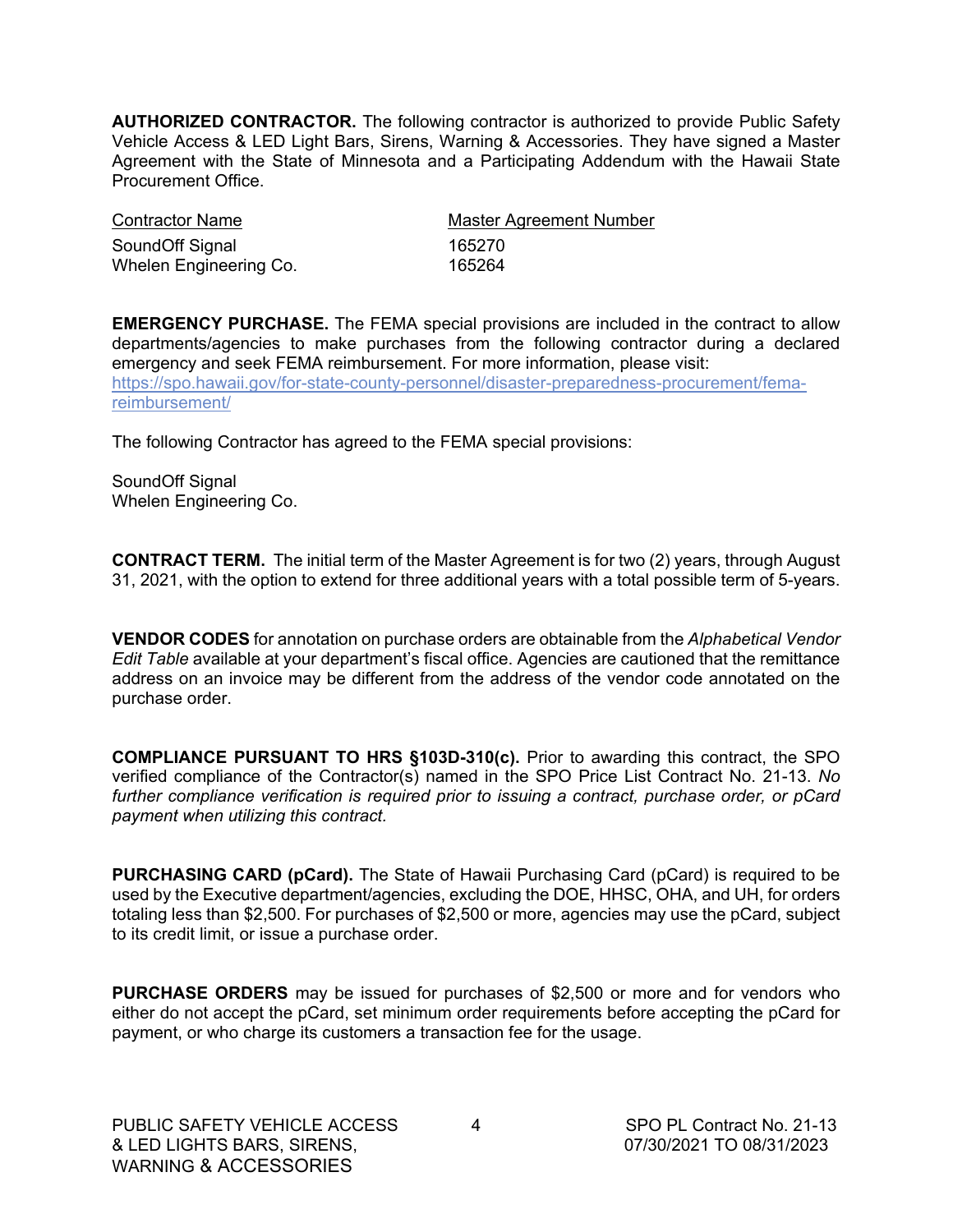**SPO PRICE LIST CONTRACT NUMBER 21-13 AND NASPO VALUEPOINT MASTER AGREEMENT NUMBER (shown on page 4)** shall be typed on purchase orders issued against this Price List contract. For pCard purchases, the SPO PL Contract Number 21-13 and Master Agreement Number shall be notated on the appropriate transaction document.

**STATE GENERAL EXCISE TAX (GET) AND COUNTY SURCHARGE** shall not exceed the following rates if seller elects to pass on the charges to its customers.

| <b>COUNTY</b>              | <b>COUNTY</b><br><b>SURCHARGE</b><br><b>TAX RATE</b> | <b>STATE</b><br><b>GET</b> | <b>MAX PASS-ON</b><br><b>TAX RATE</b> | <b>EXPIRATION DATE</b><br><b>OF SURCHARGE</b><br><b>TAX RATE</b> |
|----------------------------|------------------------------------------------------|----------------------------|---------------------------------------|------------------------------------------------------------------|
| <b>C&amp;C OF HONOLULU</b> | 0.50%                                                | 4.0%                       | 4.7120%                               | 12/31/2030                                                       |
| <b>HAWAII</b>              | 0.50%                                                | 4.0%                       | 4.7120%                               | 12/31/2030                                                       |
| COUNTY OF<br>MAUI          | 0.0%                                                 | 4.0%                       | 4.1666%                               | No county surcharge                                              |
| (including Molokai and     |                                                      |                            |                                       |                                                                  |
| Lanai)                     |                                                      |                            |                                       |                                                                  |
| <b>KAUAI</b>               | 0.50%                                                | 4.0%                       | 4.7120%                               | 12/31/2030                                                       |

The GET or use tax and county surcharge may be added to the invoice as a separate line item and shall not exceed the current max pass-on tax rate(s) for each island.

County surcharges on state general excise (GE) tax or Use tax may be visibly passed on but is not required. For more information on county surcharges and the max pass-on tax rate, please visit the Department of Taxation's website at [http://tax.hawaii.gov/geninfo/countysurcharge.](http://tax.hawaii.gov/geninfo/countysurcharge)

**PAYMENTS** are to be made to the remittance address of the Contractor(s). HRS §103-10, HRS, provides that the State shall have thirty (30) calendar days after receipt of invoice or satisfactory completion of contract to make payment. Payments may also be made via pCard.

**VENDOR AND PRODUCT EVALUATION.** Form SPO-012, Evaluation: Vendor or Product, for the purpose of addressing concerns on this price list contract, is available to agencies at the SPO website: [http://spo.hawaii.gov.](http://spo.hawaii.gov/) Click on *Forms* on the home page.

**PRICE OR VENDOR LIST CONTRACT AVAILABLE ON THE INTERNET** at the SPO website: [http://spo.hawaii.gov.](http://spo.hawaii.gov/) Click on *Price & Vendor List Contracts* on the home page.

### **AGENCY INSTRUCTIONS FOR PRICE QUOTES**

- 1. Agency shall obtain a minimum of one (1) written price quote from an authorized vendor or authorized distributor for expenditures under \$5,000.
- 2. For expenditures of \$5,000 or more, agency shall obtain a minimum of two (2) written price quotes from two (2) different authorized vendors and/or authorized distributors. If unable to obtain the minimum number of price quotes, written justification is explained in Part C.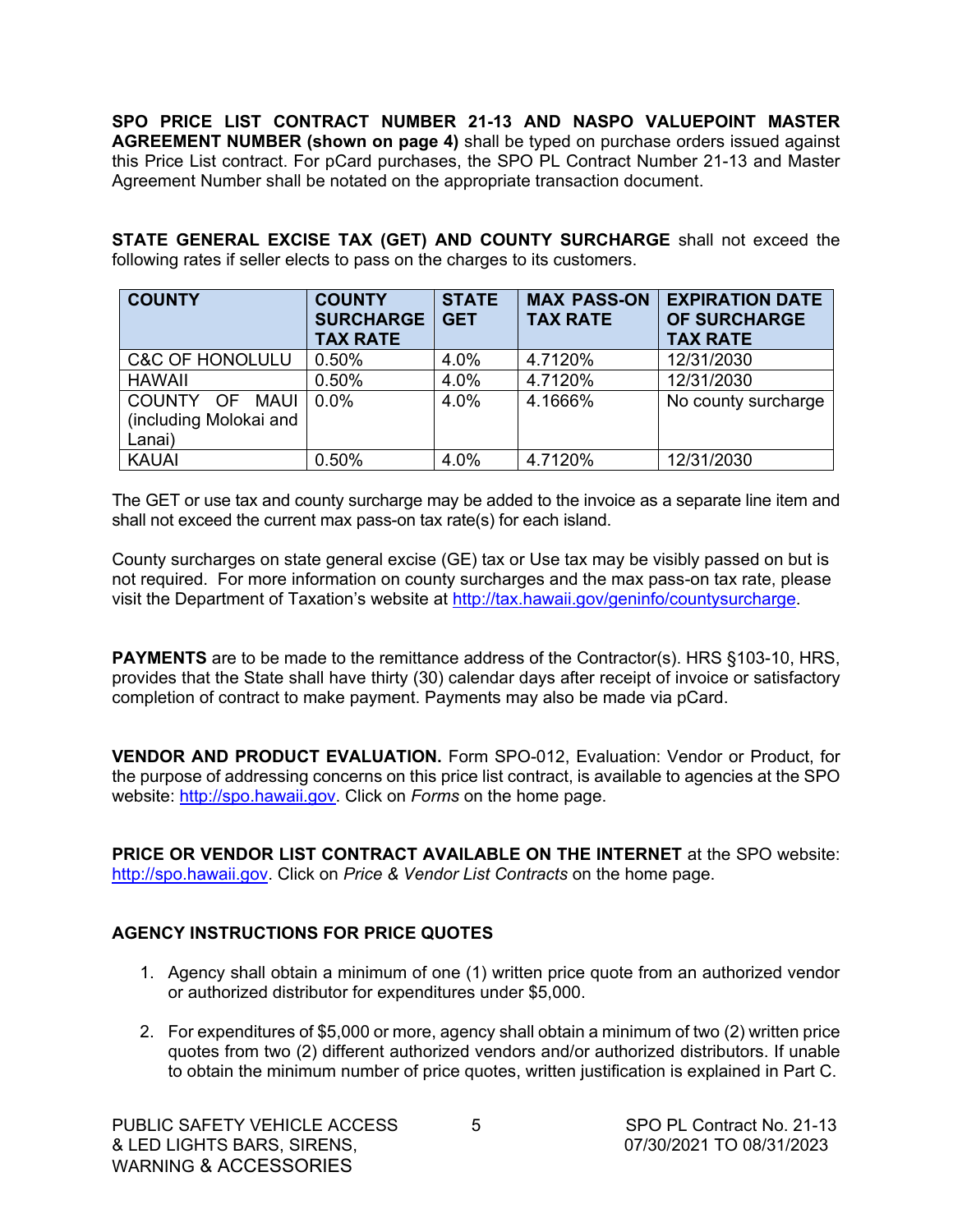- 3. Purchasing agencies are required to complete Form SPO-010, Record of Procurement, for expenditures \$5,000 or more. Form SPO-010 is available on the SPO website: [http://spo.hawaii.gov.](http://spo.hawaii.gov/) Click on *Forms* on the home page.
- 4. Contractors information are available on pages 11-12.
	- SoundOff Signal
	- Whelen Engineering Co.

### **CONSIDERATION OF QUOTES:**

Agencies shall consider all responsive and responsible quotes received. An award shall be made to the vendor(s) offering the lowest price. If the lowest price does not meet the agencies specification requirement, the award may be made to the vendor(s) whose offer represents the best value to the agency. Best value means the most advantageous offer determined by evaluating and comparing all relevant criteria in addition to price so that the offer meeting the overall combination that best services the agency is selected. These criteria may include, in addition to others, the total cost of ownership, performance, history of the vendor, quality of goods, services, delivery and proposed technical performance.

### **PRODUCT STANDARDS:**

All warning lights must meet applicable standards for the country the warning lights will be used in. Standards include, but are not limited to, SAE J1113-21 and -41, J575, J578, J595, J845, and subsequent revisions, or appropriate national or international standards (such as CISPR 12 and 25) if SAE standard has been superseded.

### **SAMPLES:**

Unless otherwise agreed to in writing, samples are to be furnished at no charge. Except for those destroyed or mutilated in testing, samples will be returned to the responder if requested by responder. If samples are returned in an unusable condition, the end user will be responsible for the cost of the product at the pricing in effect at the time the item(s) are returned.

### **ORDERING AND INVOICING SPECIFICATIONS:**

Master Agreement number and purchase order numbers shall be clearly shown on all acknowledgments, shipping labels, packing slips, invoices, and on all correspondence.

Contractor shall not begin work without a valid Purchase Order or other appropriate commitment document under the law of the Purchasing Entity. Purchasing entity shall include the SPO Price List Contract No. 21-13 and the contractor's NASPO ValuePoint Master Agreement Number on the purchase order.

All Orders, at a minimum, shall include:

- 1. The services or supplies being delivered;
- 2. The place and requested time of delivery;
- 3. A billing address;
- 4. The name, phone number, and address of the Purchasing Entity representative;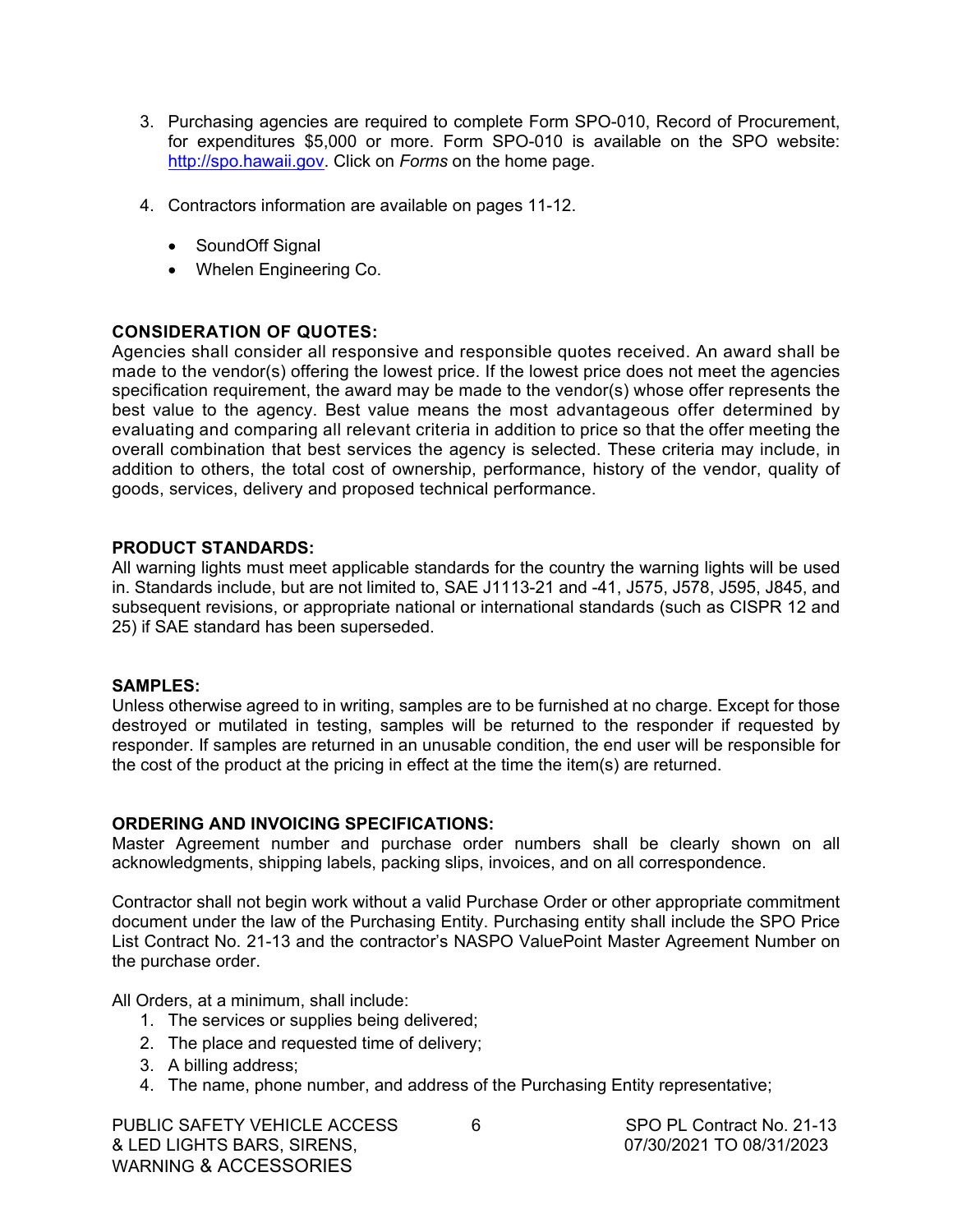- 5. The price per hour or other pricing elements consistent with this Master Agreement and the contractor's proposal;
- 6. A ceiling amount of the order for services being ordered; and
- 7. The Master Agreement Number.

Unless contract term has been extended, orders must be placed prior to the expiration of the contract term but may have a delivery date or performance period up to 120 days past the contract term.

### **SHIPPING AND DELIVERY:**

1. Unless otherwise mutually agreed to, in-stock items must be delivered within ten (10) business days after receipt of order and non-stock items must be delivered with twenty-five (25) business days after receipt of order. Delivery requirements for custom made items will be negotiated at time of order placement. Orders must be shipped according to the directions of the customer.

No delivery can be made on State of Hawaii holidays, Saturday or Sunday or after 4:30 p.m. (HST) on weekdays without prior approval by the customer. To which the equipment is being delivered. The contract vendor is responsible for confirming with the customer that the delivery location will accommodate unloading the equipment.

- 2. The prices are the delivered price to any Purchasing Entity. All deliveries shall be F.O.B. destination, freight pre-paid, with all transportation and handling charges paid by the Contractor. Responsibility and liability for loss or damage shall remain the Contractor's until final inspection and acceptance when responsibility shall pass to the Purchasing Entity except as to latent defects, fraud, and Contractor's warranty obligations. The minimum shipment amount, if any, will be found in the special terms and conditions. Any order for less than the specified amount is to be shipped with the freight prepaid and added as a separate item on the invoice. Any portion of an Order to be shipped without transportation charges that is back ordered shall be shipped without charge.
- 3. All deliveries will be Inside Deliveries as designated by a representative of the Purchasing Entity placing the Order. Specific delivery instructions will be noted on the Order form or Purchase Order. Any damage to the building interior, scratched walls, damage to the freight elevator, etc. will be the responsibility of the Contractor. If damage does occur, it is the responsibility of the Contractor to immediately notify the Purchasing Entity placing the Order.
- 4. All Products must be delivered in the Manufacturer's standard package. Costs shall include all packing and/or crating charges. Cases shall be of durable construction, good condition, properly labeled and suitable in every respect for storage and handling of contents. Each shipping carton shall be marked with the commodity, brand, quantity, item code number and the Ordering Entity's Purchase Order number.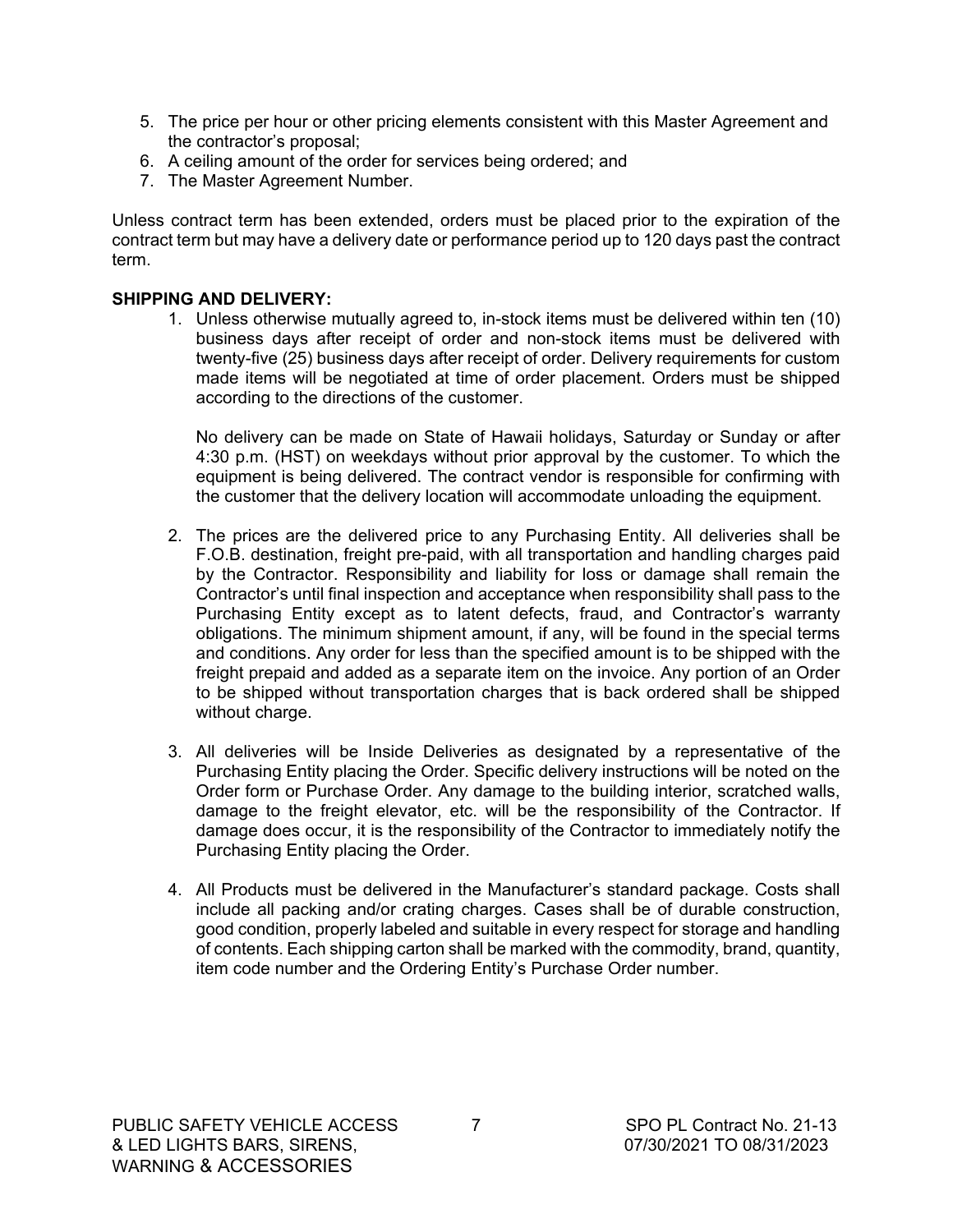#### **INSPECTION AND ACCEPTANCE:**

- 1. Where the Master Agreement or an Order does not otherwise specify a process for inspection and Acceptance, this section governs. This section is not intended to limit rights and remedies under the applicable commercial code. All Products are subject to inspection at reasonable times and places before Acceptance. Contractor shall provide right of access to the Participating or Purchasing Entity, at reasonable times, in order to monitor and evaluate performance, compliance, and/or quality assurance requirements under this Price List. Products that do not meet specifications may be rejected. Failure to reject upon receipt, however, does not relieve the contractor of liability for material (nonconformity that substantial impairs value) latent or hidden defects subsequently revealed when goods are put to use. Acceptance of such goods may be revoked in accordance with the provisions of the applicable commercial code, and the Contractor is liable for any resulting expense incurred by the Purchasing Entity related to the preparation and shipping of Product rejected and returned, or for which Acceptance is revoked.
- 2. If any services do not conform to contract requirements, the Purchasing Entity may require the Contractor to perform the services again in conformity with contract requirements, at no increase in Order amount. When defects cannot be corrected by re-performance, the Purchasing Entity may require the Contractor to take necessary action to ensure that future performance conforms to contract requirements; and reduce the contract price to reflect the reduced value of services performed.
- 3. The warranty period shall begin upon Acceptance. Acceptance is defined by applicable commercial code, except Acceptance shall not occur before the completion of delivery in accordance with the Order, installation if required, and a reasonable time for inspection of the Product.
- 4. Acceptance Testing may be explicitly set out in a Master Agreement to ensure conformance to an explicit standard of performance. Acceptance Testing means the process set forth in the Master Agreement for ascertaining that the Product meets the standard of performance prior to Acceptance by the Purchasing Entity. If Acceptance Testing is prescribed, this subsection applies to applicable Products purchased under this Master Agreement, including any additional, replacement, or substitute Product(s) and any Product(s) which are modified by or with the written approval of Contractor after Acceptance by the Purchasing Entity. The Acceptance Testing period shall be thirty (30) calendar days, starting from the day after the Product is delivered or, if installed, the day after the Product is installed and Contractor certifies that the Product is ready for Acceptance Testing. If the Product does not meet the standard of performance during the initial period of Acceptance Testing, Purchasing Entity may, at its discretion, continue Acceptance Testing on a day-to-day basis until the standard of performance is met. Upon rejection, the Contractor will have fifteen (15) calendar days to cure the standard of performance issue(s). If after the cure period, the Product still has not met the standard of performance, the Purchasing Entity may, at its option: (a) declare Contractor to be in breach and terminate the Order; (b) demand replacement Product from Contractor at no additional cost to Purchasing Entity; or, (c) continue the cure period for an additional time period agreed upon by the Purchasing Entity and the Contractor. Contractor shall pay all costs related to the preparation and shipping of Product returned pursuant to the section.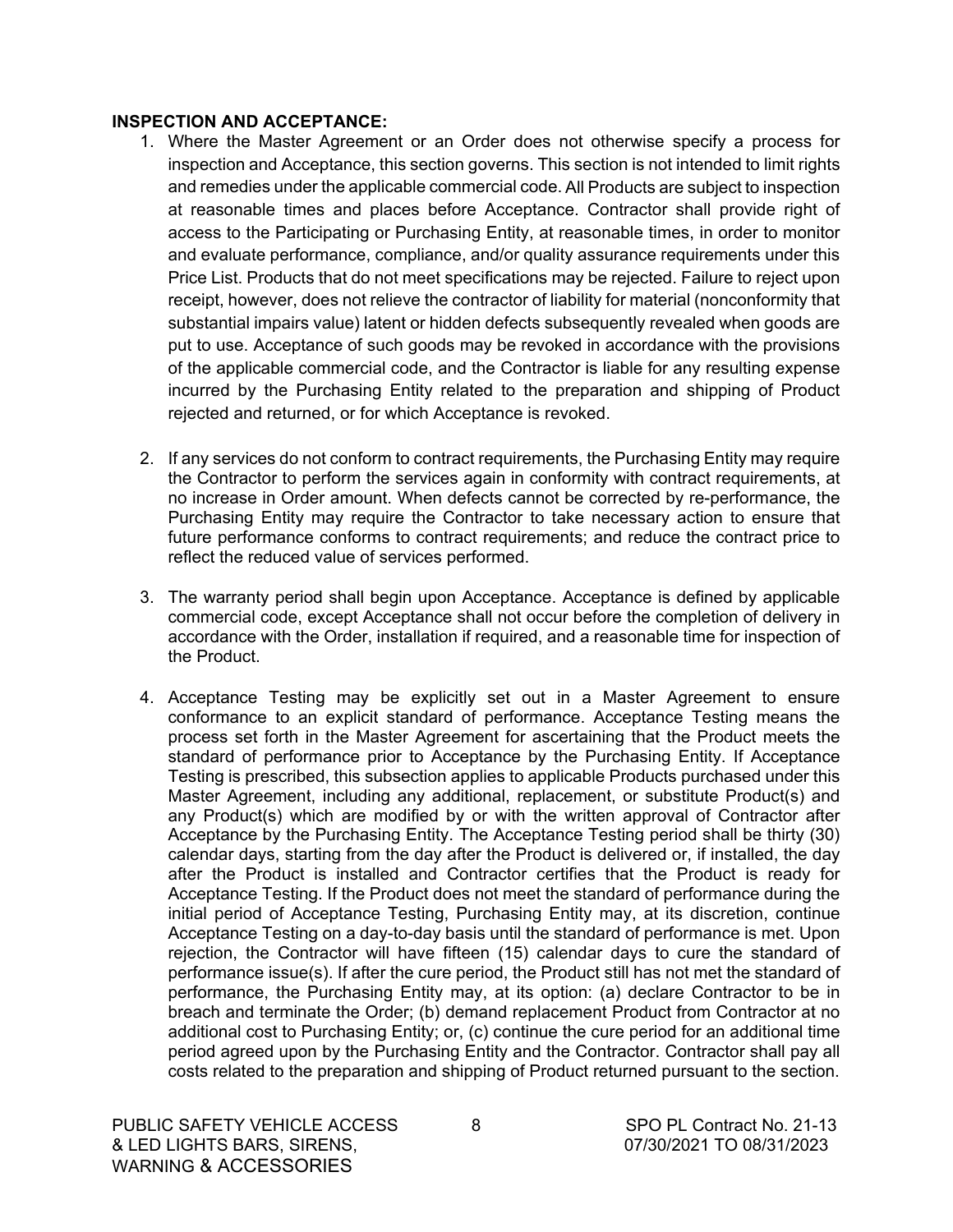No Product shall be deemed Accepted and no charges shall be paid until the standard of performance is met. The warranty period shall begin upon Acceptance.

#### **PRICE DECREASES:**

Contract vendor(s) may, at their sole discretion, offer better pricing, a greater discount, to any customer for any reason. Invoices for goods ordered or shipped or services performed during the decrease, or promotion, must immediately reflect such pricing.

#### **WARRANTY:**

Each product sold shall honor a manufacturer's standard warranty for parts and labor at a minimum. Warranty provisions govern where specified elsewhere in the documents that constitute the Master Agreement; otherwise this section governs. The Contractor warrants for a period of one year from the date of Acceptance that: (a) the Product performs according to all specific claims that the Contractor made in its response to the solicitation, (b) the Product is suitable for the ordinary purposes for which such Product is used, (c) the Product is suitable for any special purposes identified in the solicitation or for which the Purchasing Entity has relied on the Contractor's skill or judgment, (d) the Product is designed and manufactured in a commercially reasonable manner, and (e) the Product is free of defects. Upon breach of the warranty, the Contractor will repair or replace (at no charge to the Purchasing Entity) the Product whose nonconformance is discovered and made known to the Contractor. If the repaired and/or replaced Product proves to be inadequate, or fails of its essential purpose, the Contractor will refund the full amount of any payments that have been made. The rights and remedies of the parties under this warranty are in addition to any other rights and remedies of the parties provided by law or equity, including, without limitation, actual damages, and, as applicable and awarded under the law, to a prevailing party, reasonable attorneys' fees and costs. All items must carry the manufacturer's standard warranty. A copy of the warranty should be included to the purchaser at the time the quotation is submitted by the Contract Vendor.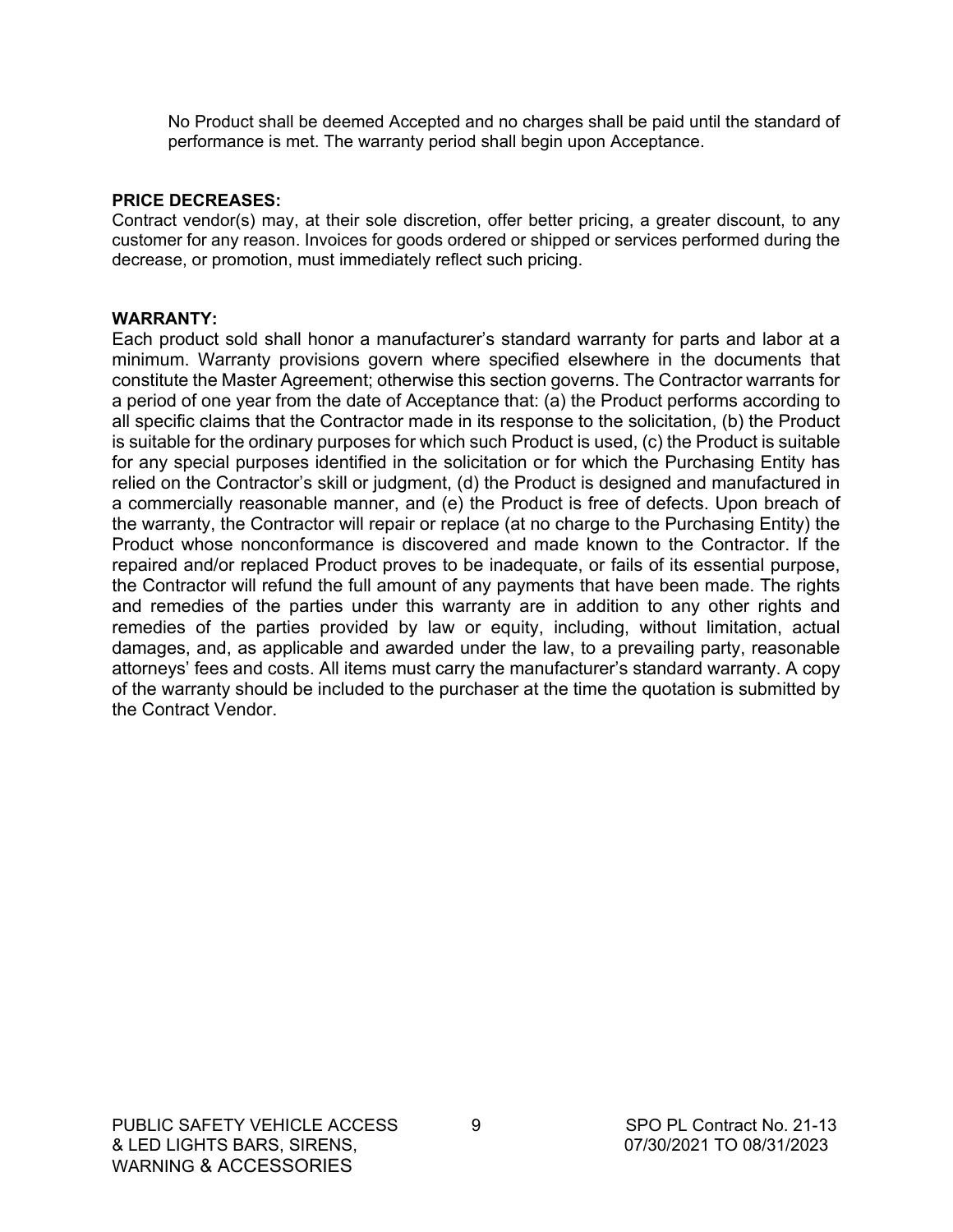## **CONTRACTORS**

### **AND**

# **AUTHORIZED**

# **DISTRIBUTORS**

# **CONTACT**

### **INFORMATION**

PUBLIC SAFETY VEHICLE ACCESS 10<br>
& LED LIGHTS BARS, SIRENS, **National Access 10 SPO PL Contract No. 21-13** & LED LIGHTS BARS, SIRENS, WARNING & ACCESSORIES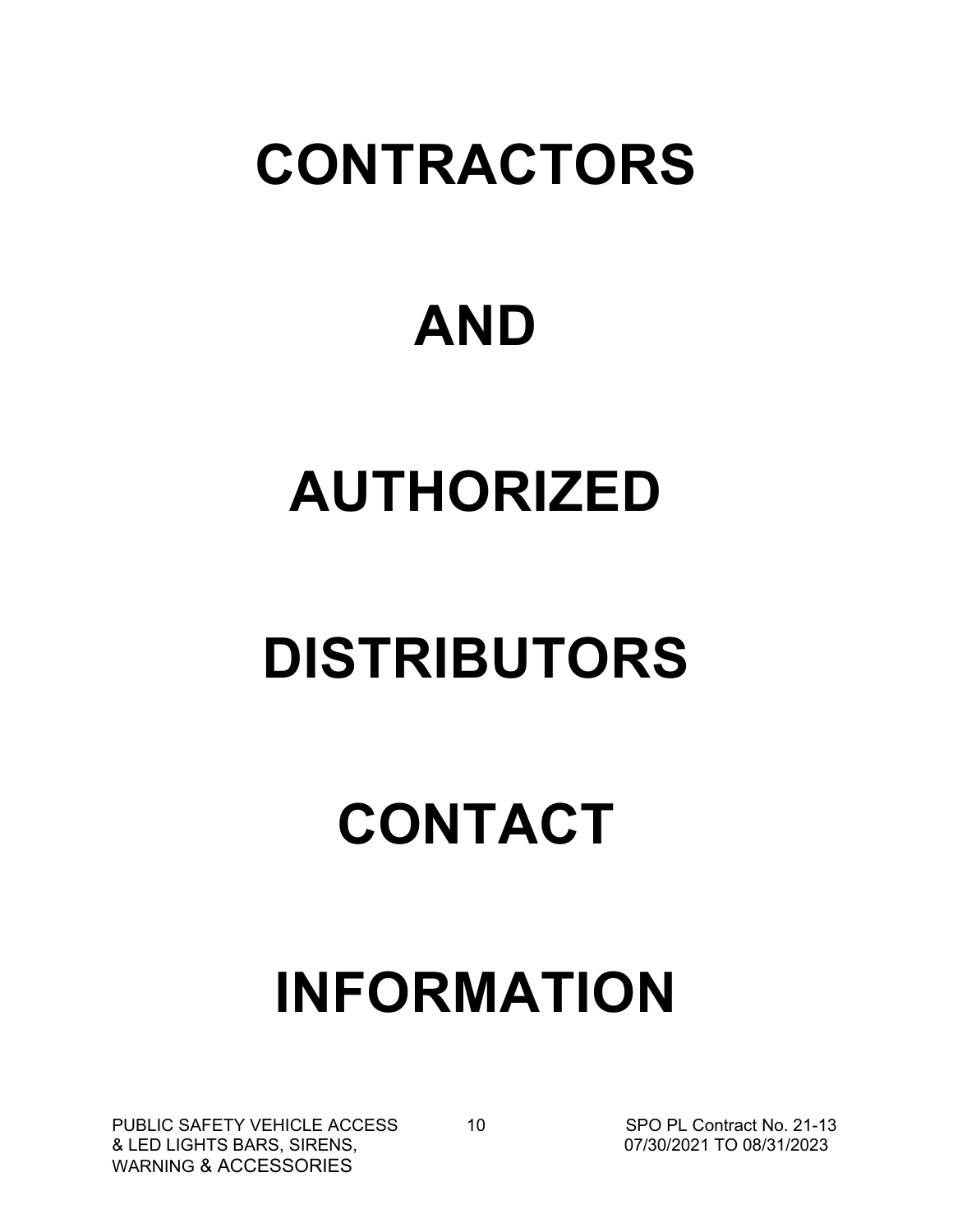

### **SOUNDOFF SIGNAL**

### **MASTER AGREEMENT NO. 165270**

For price quotes, product questions, demonstrations, order status, etc., contact Jammi Holst at Sound Off Signal. Payment is made to Sound Off Signal.

To view pricing, click on the following: [https://www.naspovaluepoint.org/portfolio/public-safety-vehicle](https://www.naspovaluepoint.org/portfolio/public-safety-vehicle-access-led-light-bars-sirens-warning-accessories-2019-2024/sound-off-signal/)[access-led-light-bars-sirens-warning-accessories-2019-2024/sound-off-signal/.](https://www.naspovaluepoint.org/portfolio/public-safety-vehicle-access-led-light-bars-sirens-warning-accessories-2019-2024/sound-off-signal/) Then click: **Soundoff [S](https://s3-us-west-2.amazonaws.com/naspovaluepoint/1570557526_Copy%20of%202019%20Price%20Guide.xls)ignal Renewal 1 Price Guide – July 2021**

**For Price Quotes:** Jammi Holst Email: [jholst@soundoffsignal.com](mailto:jholst@soundoffsignal.com) Phone: 616-662-6128 Send purchase orders to: [customerservice@soundoffsignal.com](mailto:customerservice@soundoffsignal.com)

| <b>Remit Payment To:</b> Sound Off Signal |                       |  |
|-------------------------------------------|-----------------------|--|
|                                           | P.O. Box 206          |  |
|                                           | Hudsonville, MI 49426 |  |